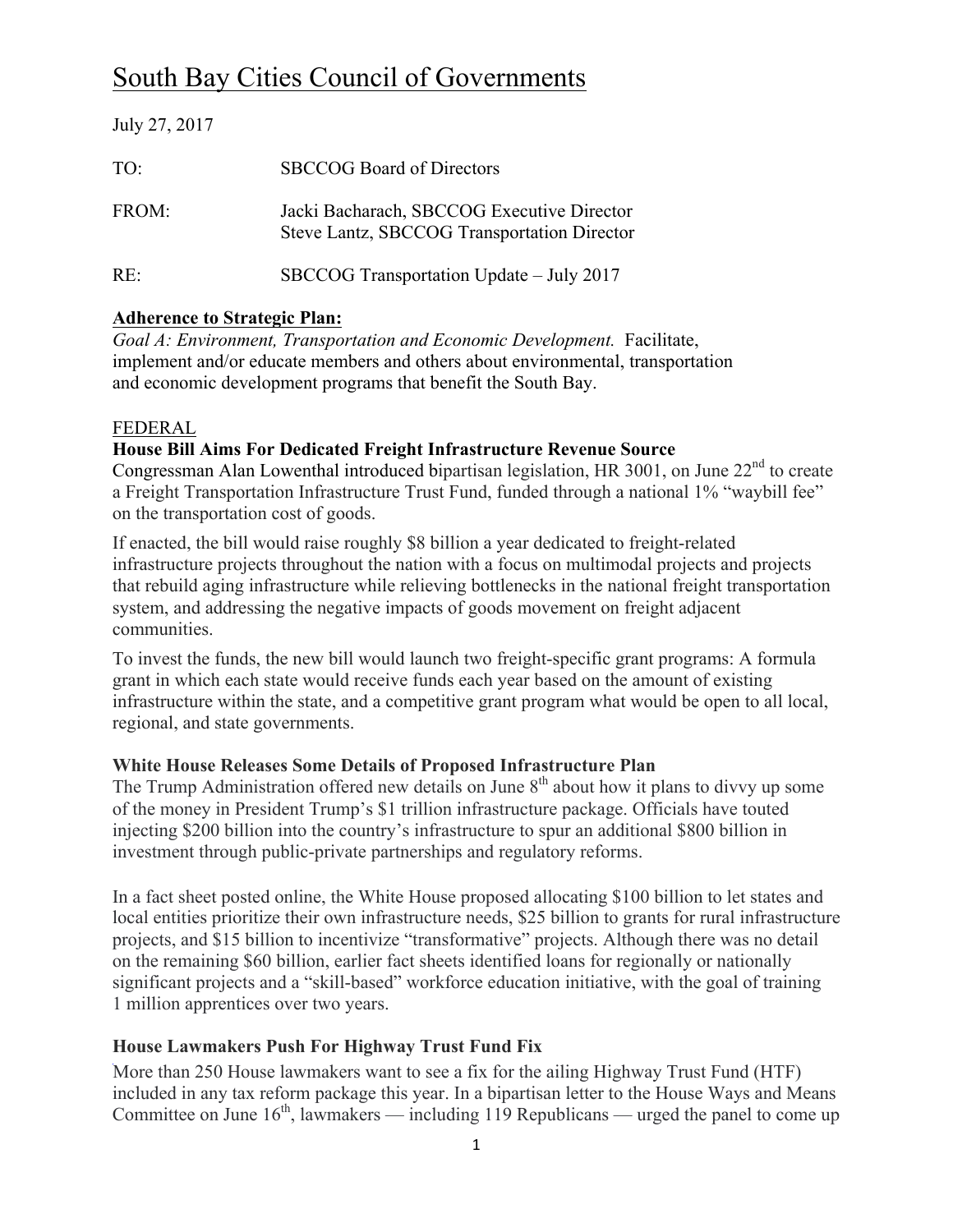with a long-term funding solution for the Highway Trust Fund when they pursue a major overhaul of the tax code this year.

Federal fuel taxes haven't been raised in more than 20 years. They noted that all trust fund revenue enhancements in the past 30 years have come as part of a larger deficit reduction or tax reform package. Congress provided funding for the Highway Trust Fund in the last surface transportation bill using a series of budgetary gimmicks. But the fund will face another shortfall in 2020, when the highway bill's current funding expires. Some of the funding ideas that have been floated include charging fees based on the number of miles a vehicle travels, raising the federal gas tax and increasing existing sales and tire taxes.

# **USDOT Seeks Input on Unnecessary Rules and Policies Regarding Transportation Projects**

The U. S. Department of Transportation on June 9<sup>th</sup> requested interested stakeholders to identify specific administrative and regulatory requirements that impede project development and approvals and to present ideas on how these impediments can be eliminated. The comment period is open until July 24, 2017.

The comments can address any DOT requirement that unjustifiably delays or prevents surface, maritime and aviation projects, whether issued by the Office of the Secretary of Transportation or any of the modal administrations. Although the USDOT is primarily seeking proposals for administrative changes, it also has invited commenters to submit recommendations for legislative changes "if non-statutory changes are insufficient to address a specific obstacle to transportation infrastructure projects." DOT is seeking the following information from commenters:

- Specific references to the policy statement, guidance document, regulation or statute that imposes the unnecessary burden
- A description of the burden and how the policy, guidance or rule imposes, including data and specific examples
- A description of less burdensome alternatives
- Examples of affected projects

Comments can be submitted to: http://www.regulations.gov referencing DOT Docket Number DOT-OST-2017-0057.

#### **US DOT Revamps FASTLANE Grant Program With New Name And Goals**

The Department of Transportation (DOT) issued a Federal Register notice on June 29<sup>th</sup> describing changes in the existing FASTLANE federal transportation grant program. FASTLANE was authorized in 2016 by Congress to provide \$4.5 billion over five years for freight and highway projects.

The program will now be known as the Infrastructure for Rebuilding America (INFRA) program. Consistent with the Administration's \$1 trillion infrastructure proposals, the retooled program will focus on projects that match federal funding with the private sector or other non-federal sources, as well as projects that address rural infrastructure needs.

Although the revamped program will still focus on projects that promote national or regional economic, mobility and safety, INFRA will now place an emphasis on projects that leverage non-federal funding — which could include money from the private sector, states or cities — and projects that use innovative approaches to permitting and project delivery to speed up project delivery and reduce construction costs.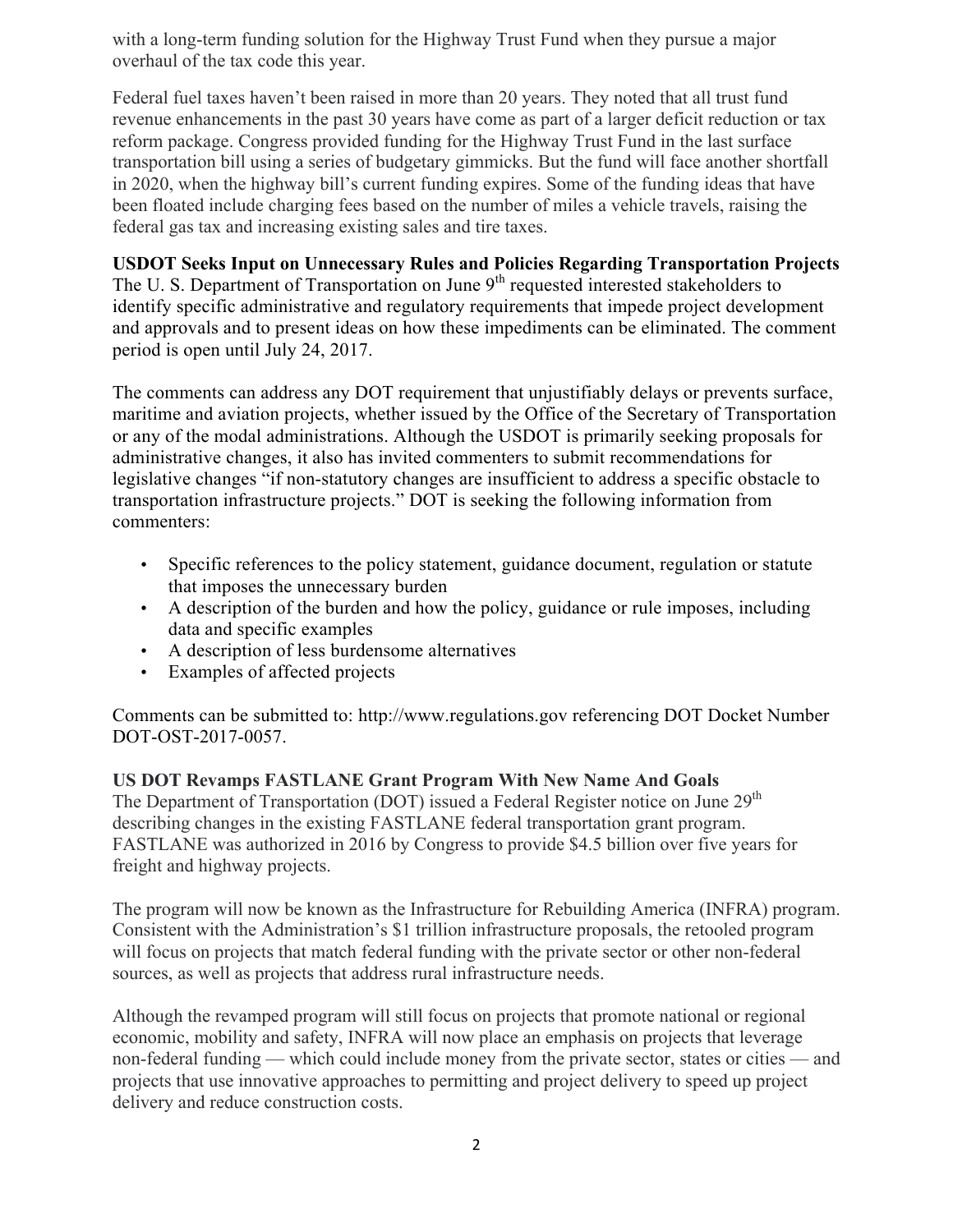To appeal to rural regions that might not attract public/private partnerships, INFRA will retain a statutory requirement to award at least 25 percent of funding for direct funding of projects in rural regions.

## STATE

# **California Court Leaders Propose Decriminalizing Most Traffic Tickets**

California's court leaders are proposing legislation to make traffic violations civil offenses, removing them from the criminal arena. The plan would protect drivers from possible arrest and massive fines for failing to show up on the date written on a ticket.

A person would have to pay the ticket if the evidence showed he or she "more likely than not" committed the traffic infraction. Current rules require the evidence to show guilt "beyond a reasonable doubt." The intention is to have minor traffic citations decided in civil court, so the penalties, the consequences, and maybe the emotions, won't run so high.

Several other states handle traffic infractions as civil matters. Examples of infractions include: running a stop sign, making an unsafe lane change, speeding up to 15 mph above the speed limit, and driving without a working tail light. Tickets for offenses that are misdemeanors would continue to be handled in the criminal system. These include citations for driving under the influence and knowingly driving with a suspended license for a DUI conviction.

Drivers also would be able to contest tickets in writing without having to appear in court. But if they lose, they would not get a second trial before a judge. They still would have the right to appeal. Judges would continue to have discretion to issue fines above the amount on an unpaid ticket and to take into consideration a person's ability to pay when deciding whether to reduce fines. But a person no longer would face the loss of a driver's license or a \$300 additional assessment for failing to appear on the date on the ticket.

**New Caltrans Traffic Radar Aims To Stop Wrong-Way Drivers Before They Enter Ramps**

Caltrans and the California Highway Patrol have partnered since last January in a pilot program in Sacramento and San Diego to stop wrong-way accidents. The agencies have installed giant "Do not enter" signs and red reflectors where the exit ramp intersects with the street. In addition, six off-ramps on Highway 50 in Sacramento are equipped with a solar-powered radar system that detects a car heading the wrong way then triggers a series of actions: the signs flash LED lights, cameras start to record video and pictures to capture the car's license plates, and an audible alarm alerts highway patrol on computers and cell phones at the Bay Area Traffic Management Center.

Since the two-year project started in January, it has detected two wrong-way drivers. One got into a minor crash and the driver was arrested on charges of driving under the influence. In the second case, a car appeared to catch the warnings, and turn around. A passing police car guided it off the ramp.

**Aggressive Enforcement Needed To Keep Driver-Only Clean Vehicles In HOV Lanes**

Carpool and toll lanes in California have gotten so popular that 58 percent of the Bay Area's carpool lanes have failed to achieve the minimum federal performance standard of 45 mph speeds at least 90 percent of the time. In Los Angeles, performance was even worse at 68 percent. If the slowing trend continues, something will need to be done to free up capacity and increase average speeds in the carpool lanes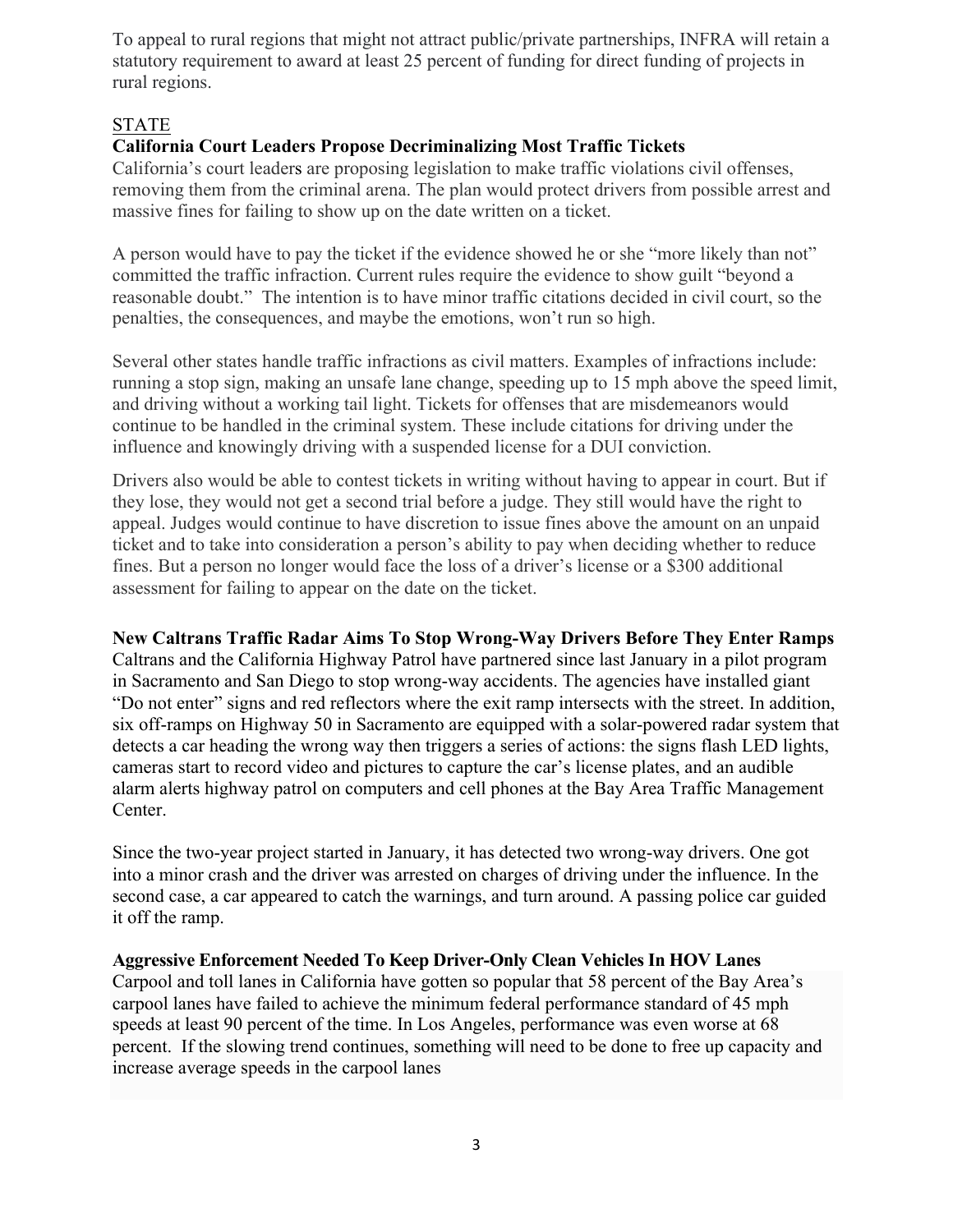Caltrans must report back to federal officials by Dec. 1 on what options it might consider, otherwise the state could lose federal highway funds. Continued failure to achieve the federal performance standard could mean ending the popular clean vehicle sticker program that allows driver-only clean vehicles to use the lanes. One option is to restrict the lanes to three or more people to qualify as a carpool.

The Metropolitan Transportation Commission (MTC) in the Bay Area is trying to address the scofflaws to keep the lanes open to clean vehicles. The agency found an average 24 percent violation rate in the afternoon commute. They believe the congestion in the "managed" lanes could be mitigated by more aggressive ticketing of scofflaws who are willing to risk a \$491 ticket because they don't fear getting caught.

MTC is seeking to amend AB 544, a bill to extend the popular clean vehicle carpool lane sticker program from its current expiration date on January 1, 2019 to 2025, to address enforcement. The MTC amendment would earmark CHP patrols exclusively dedicated to carpool lane enforcement during the hours when carpool rules are in effect. The incremental costs would be partially offset by doubling the cost of carpool decals from \$22 to \$44 to raise nearly \$350,000 annually.

**California Transportation Commission Seeks Shovel-ready Active Transportation Projects** California's Active Transportation Program (ATP) is about to receive an infusion of more than \$100 million statewide each year from the Greenhouse Gas Reduction Fund (GGRF) and SB 1. The GGRF funds are available now and the SB 1 funds may be available by November 2017.

As a result, the California Transportation Commission staff is looking for a few good bicycle and pedestrian projects that are ready for funding now. The Commission is first looking to fund projects that did not get funding in previous GGRF rounds. In addition, ATP staff is encouraging sponsors with projects that were awarded funding in CCRF Cycle 3 and are ready to begin work, to apply for the S.B. 1 funds since the S. B. 1 funding will be available by the end of 2017 and the CCRF Cycle 3 funds won't be available until 2019-21. Detailed information on the GGRF funds can be found here, and for the S.B. 1 funds here.

Program staff also is proposing a change for future funding rounds to allow project managers a third year to complete their projects. Right now, ATP funding cycles force projects to be environmentally cleared, designed and constructed within two years of receiving their grant.

#### **TRENDS**

**Meet IVO, The Robot That Could Turn Your Vehicle Into A Self-Driving Car**  An intriguing future of autonomous vehicles may not be a car at all, but instead a portable robot that can fit inside a handheld suitcase before taking its place in the driver's seat. Developed by Oded Yechiel, a graduate student in robotic engineering at Ben-Gurion University of the Negev in Israel, the new autonomous driving system, called IVO (short for intelligent vehicle operator), uses a handful of cameras, simple motion sensors and a few mechanical devices to depress the brakes and turn the steering wheel. The system compensates for its relatively simple sensors with highly sophisticated computer algorithms.

The current prototype, which looks a bit like a very stripped-down version of the robot Johnny 5 from the movie "Short Circuit," weighs less than 30 pounds and costs about \$1,600 to produce. By contrast, other high-profile autonomous vehicles (such as Google's or Uber's self-driving cars) can require converting the entire vehicle into an autonomous operator, and can add tens of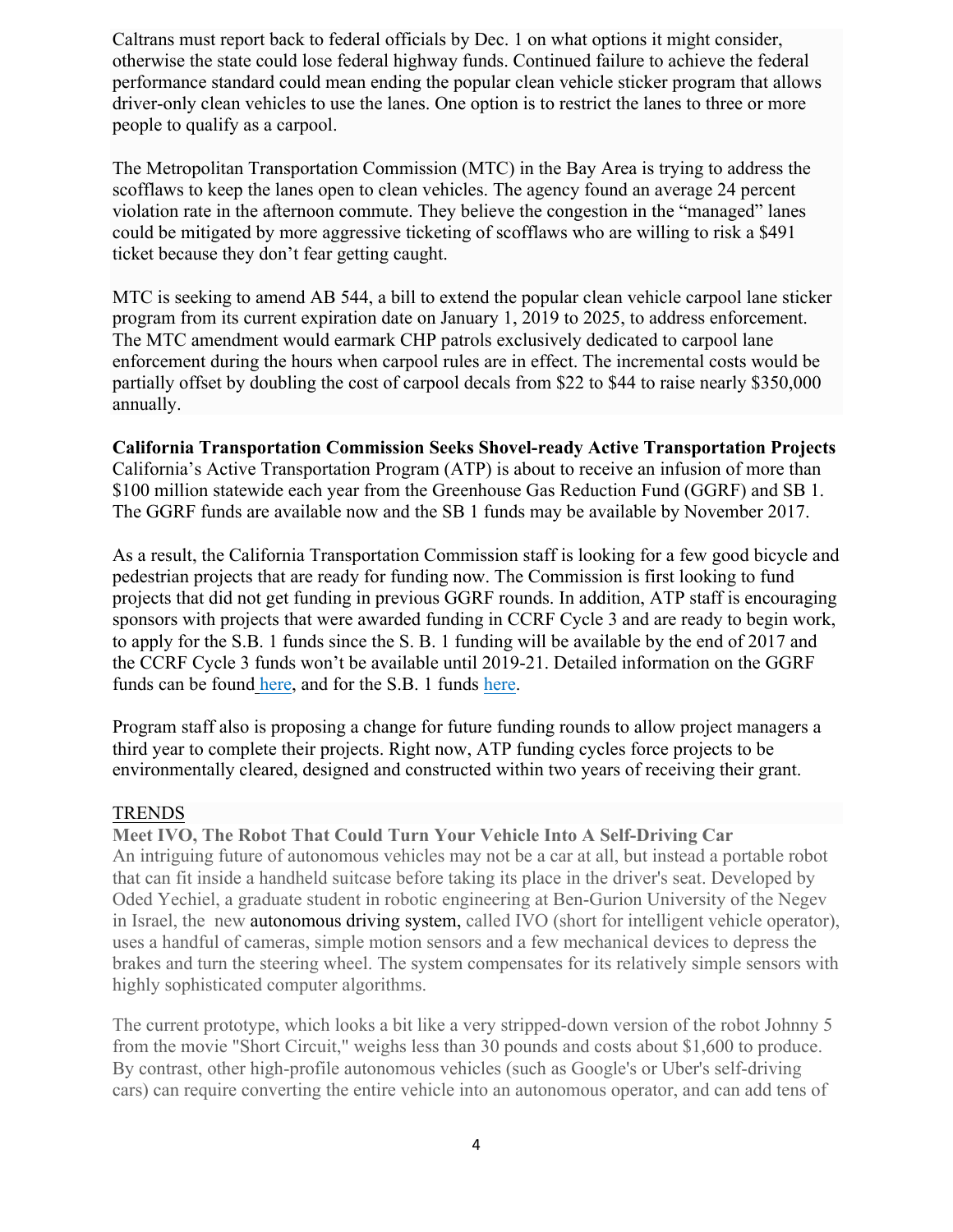thousands of dollars to the final sticker price. The designers anticipate finishing beta by the end of this year.

## **Driverless, Trackless Train Unveiled In China**

Chinese rail-maker CRRC Zhuzhou Locomotive on June 2<sup>nd</sup> unveiled a streetcar/train that doesn't run on physical tracks and that has no driver. The Autonomous Rail Transit (ART) combines bus and train transportation systems. The ART uses sensors to detect road dimensions and is guided by autonomous driving technology that enables the vehicle to follow routes without needing rails.

A three-carriage ART is more than 100 feet long and can carry up to 307 passengers. One significant limitation is the range of the electric train. Although the train can reach a top speed of 43 m.p.h., after 10 minutes of charging, it can only travel 15 miles (25 km). The ART has been in development since 2013, and CRRC plans to deploy the system in 2018.

#### **Helsinki launching self-driving bus into regular service**

Helsinki, Finland announced on June  $15<sup>th</sup>$  that it will launch its new RoboBus transit line in the fall operated with one self-driving bus. The regular service follows two years of testing using two driverless minibuses in real traffic conditions in Helsinki and other Finnish cities. With an operator on board in case of an emergency, the buses traveled at 7 mph, learning the route and accruing knowledge about autonomous bus operation. The ultimate goal is to increase public transit use and so to reduce cars and needs to drive in the city.

The vehicle for RoboBusLine will be an electric mini-bus. The planners envision a niche role for the autonomous electric mini-buses. Self-driving buses could offer a solution to the last mile of public transit in Helsinki — taking riders from a regular public transit stop to their homes. Automated, remote-controlled bus service could markedly reduce the costs of the last-mile service and improve access to public transit.

The project, known as Sohjoa, is being implemented by the six largest cities of Finland, Finnish universities, and transportation authorities to prepare for new public transit services and autonomous vehicles. The project is funded within the EU-financed mySMARTLife program, in which European cities develop smart, energy-efficient mobility and lifestyles. The mySMARTLife program goal is to reduce energy consumption in cities by 10% to 15%. mySMARTLife is part of the EU's Horizon 2020 research and innovation program, which includes development of new urban solutions to mitigate climate change.

**Metro Wants An All-electric Bus Fleet – Sets Goal For 2,200 Electric Buses By 2030**

The nation's second largest public transit agency – the Los Angeles County Metropolitan Transportation Authority – is going electric. On June  $22<sup>nd</sup>$ , Metro announced it plans to begin phasing out its 2,200 natural gas buses and replace them with electric battery engines by 2030.

Currently, Metro uses natural gas buses and does not have any electric buses in its fleet. The plan is to begin by electrifying the Orange Line, a bus line that runs from North Hollywood through the San Fernando Valley, and the Silver Line, which runs from downtown LA to San Pedro. The electric bus technology available today will work on these lines, which are flatter and less demanding on the bus than many of LA County's other bus routes. If that goes well, the Metro board will decide in 2019 whether to proceed with phase two: replacing the rest of the natural gas fleet. There's not currently an electric bus on the market that can meet Metro's needs for its rapid or local service, where buses run 250 miles a day. Metro expects those vehicles will become available around 2020 or 2022.